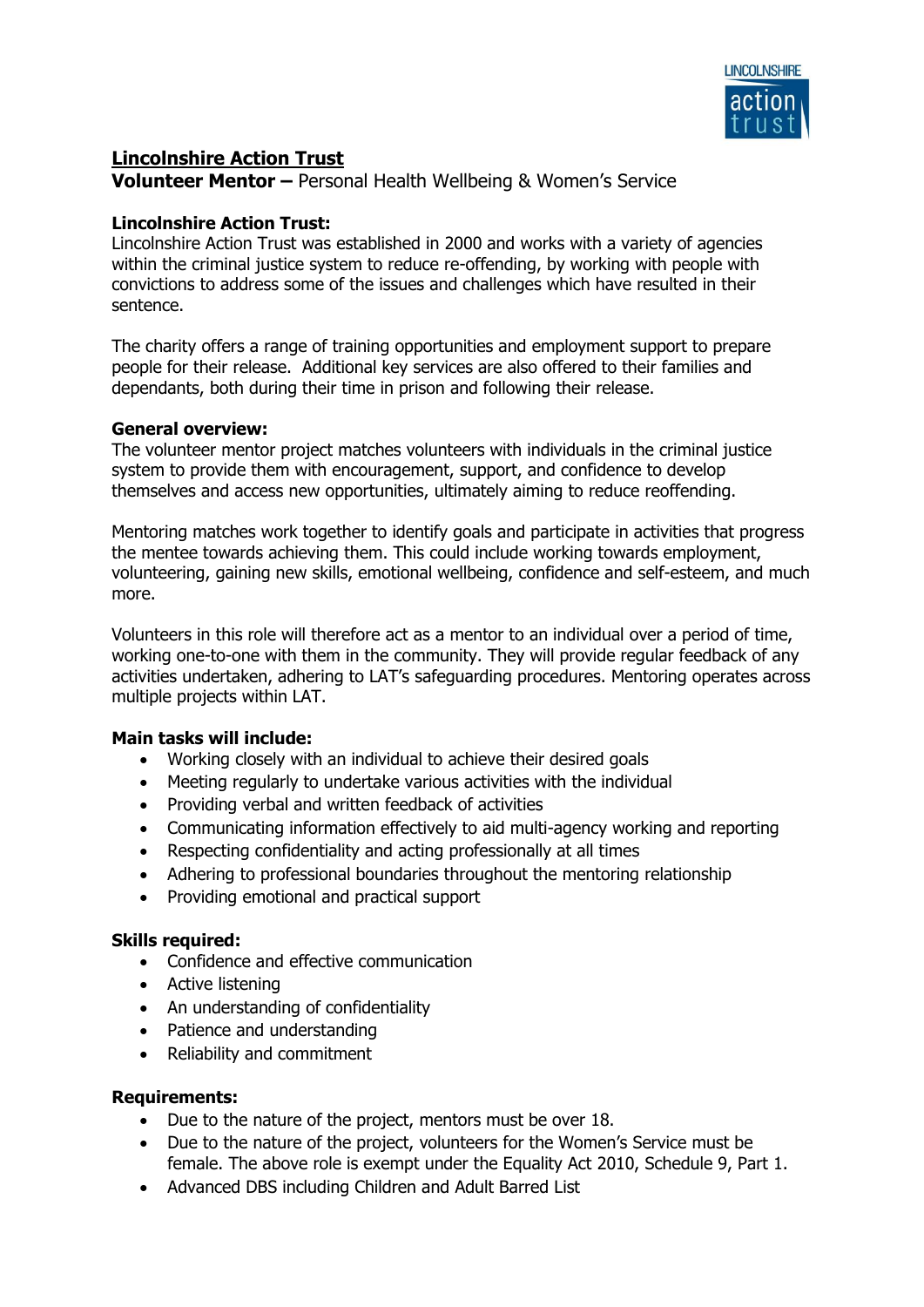

### **Locations:**

The Women's Service is available throughout Greater Lincolnshire, and Personal Health and Well-Being is available throughout Lincolnshire. Your own travel is desirable, but not essential.

#### **Expenses:**

- Public transport costs with receipts or mileage up to a 20 mile radius at 45p per mile
- Reimbursement for refreshments with receipts

### **Training and support:**

- Initial project induction and training, including safeguarding and an overview of the criminal justice system
- LAT offers a training and recognition day for all volunteers annually

# **Commitment:**

LAT asks volunteers to:

- Commit to the project and its purpose
- Give notice of absence as soon as possible
- Be available for a minimum of 2 hours per week over a 4-6 month period
- Undertake an induction and training programme
- Agree to an Enhanced DBS check and reference checks

Volunteers can expect:

- Regular support and supervision from the volunteer coordinator and senior practitioners
- Training and progression opportunities
- A clear and understandable volunteer policy
- Invitation to volunteer meetings and outreach
- Recognition of their work

#### **Recruitment process:**

- Email or call for more information or to request an application form. Alternatively download an application form from the website
- Complete and return the application form via post or email
- Applicants will be invited to attend an informal interview with the volunteer coordinator and/or a senior practitioner
- If both parties wish to continue the application process references will be sought
- The applicant will then be invited to a volunteer training session relevant to the role they have applied for and a DBS form for an enhanced DBS check will be completed
- After training, the applicant will meet with the volunteer coordinator and/or senior practitioner after training to discuss next steps and the DBS form will be sent to the umbrella body for processing
- Volunteers will be given regular support and supervisions, as well as the opportunity to access development opportunities and training. Volunteers are also reimbursed for 'out of pocket' travel and expenses incurred in the role

# **To apply:**

- Download an application form from the 'Getting Involved' page of our website
- Email [volunteering@LATcharity.org.uk](mailto:volunteering@LATcharity.org.uk)
- Ring 01522 806611